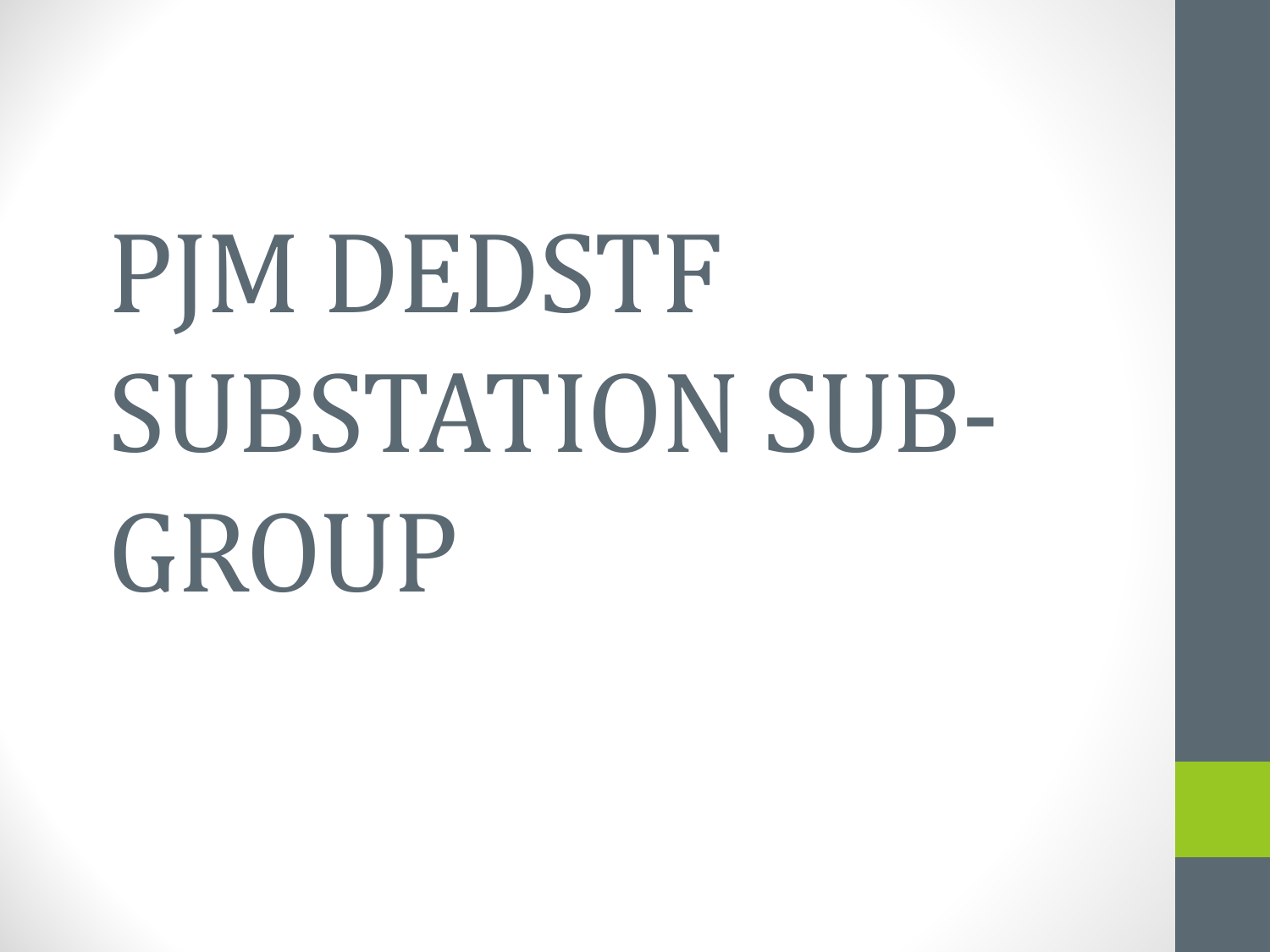- Develop path to tackle assignment
- Review of Transmission Owner Guidelines
- Engaged support from the TSS committee

#### **I. Transmission System Design Criteria**

- A. Environmental Lines and Substations
	- 1. Ambient Temperature
	- 2. Wind loading Substations (no ice)
	- 3. Ice load substations (no wind) 25mm radial ice
	- 4. Wind coincident with 13mm radial ice 40mph (64km/h)
	- 5. Seismic Substations
	- 6. Flood Plain
- B. Substations General
	- 1. AC Station Service
		- o Required Number Independent Sources
		- o Quality of Sources
		- o Need for Back up Generation
	- 2. DC Supply
- o Required Number of Independent Batteries and Chargers
- Capacity/Duty Cycle
- o Fusing/Protection
- o Quality/independence of Charger AC Supplies
- 3. Ground Grid Resistance
- C. Substation Electrical
	- 1. Line Terminal and Equipment Continuous Current
	- 2. Short Circuit Current
	- 3. Operating Voltage
	- 4. RIV
	- 5. Lightning Impulse Withstand Voltage (with and without arresters)
	- 6. Switching Impulse Withstand
	- 7. Surge arresters
	- 8. Breaker Line closing Switching Surge Factor
	- 9. System Grounding
	- 10. Lightning trip out Performance (station)
	- 11. Fault performance (circuit failure, including momentary) all other causes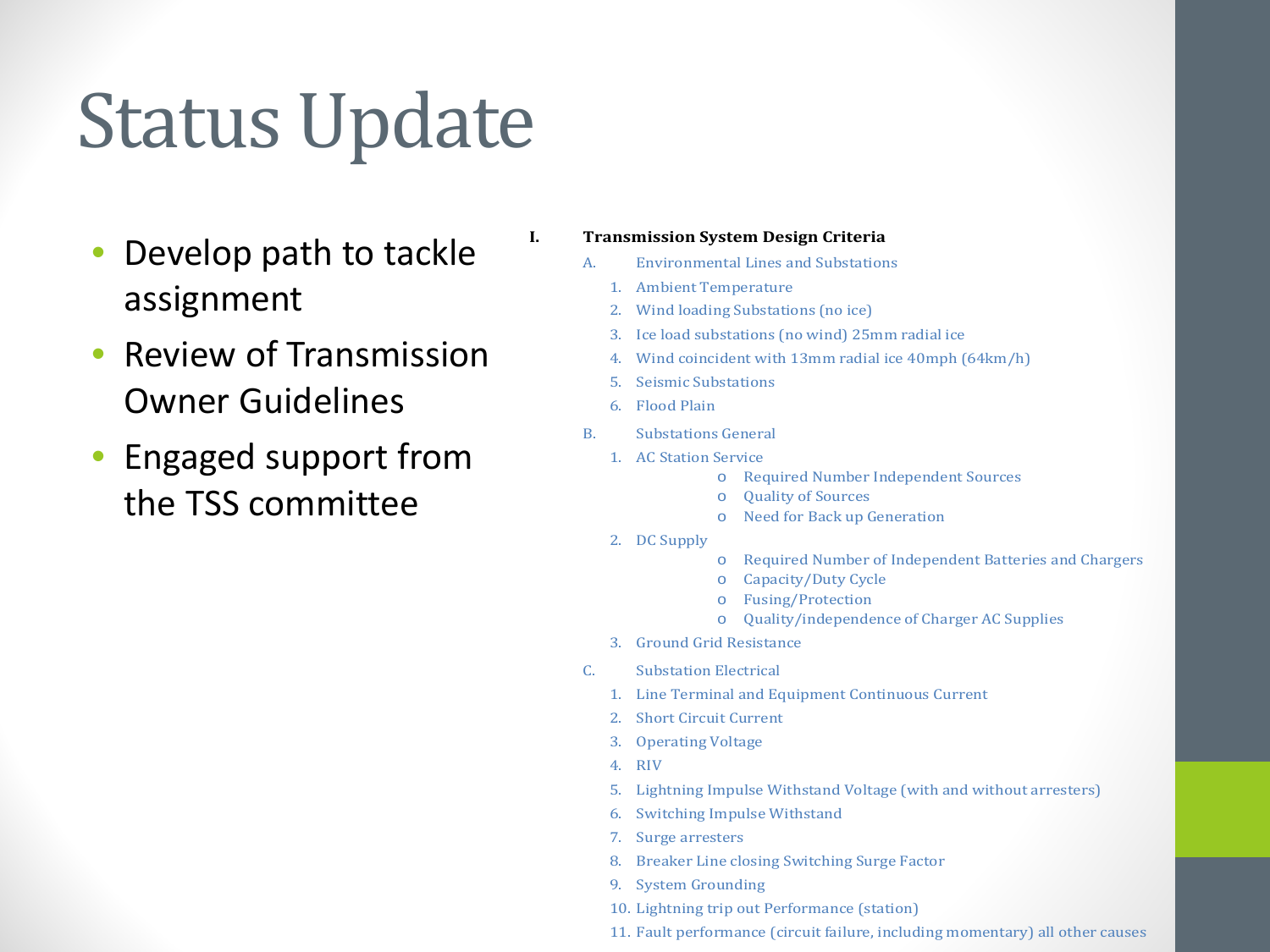• Transmission Owner Guidelines

• Detailed review of sections

| I. |             | Design, Application, Maintenance & Operation Technical Requirements |
|----|-------------|---------------------------------------------------------------------|
|    | A.          | <b>Overhead Transmission Lines</b>                                  |
|    | <b>B.</b>   | <b>Power Cables</b>                                                 |
|    | C.          | Large Power Transformers                                            |
|    | D.          | <b>Circuit Breakers</b>                                             |
|    | E.          | Load Interrupting Switches (Circuit Switches)                       |
|    | F.          | Disconnects & Switches                                              |
|    | G.          | <b>Shunt Capacitors</b>                                             |
|    | H.          | <b>Instrument Transformers</b>                                      |
|    | I.          | <b>AC Station Service</b>                                           |
|    | J.          | <b>Substation Batteries &amp; Chargers</b>                          |
|    | K.          | <b>DC Substation Service</b>                                        |
|    | L.          | <b>Substation Operation &amp; Maintenance</b>                       |
|    | M.          | <b>Carrier Current Line Traps</b>                                   |
|    | N.          | <b>Insulation Coordination &amp; Surge Protection</b>               |
|    | O.          | Relay and Control Building Requirements                             |
|    | P.          | <b>Bus Design</b>                                                   |
|    | Q.          | SVC's                                                               |
|    | $R_{\cdot}$ | <b>Series Capacitors</b>                                            |
|    | S.          | <b>Gas Insulated Substations</b>                                    |
|    | T.          | <b>DC</b> Inverters                                                 |
|    |             |                                                                     |

U. HVDC Transmission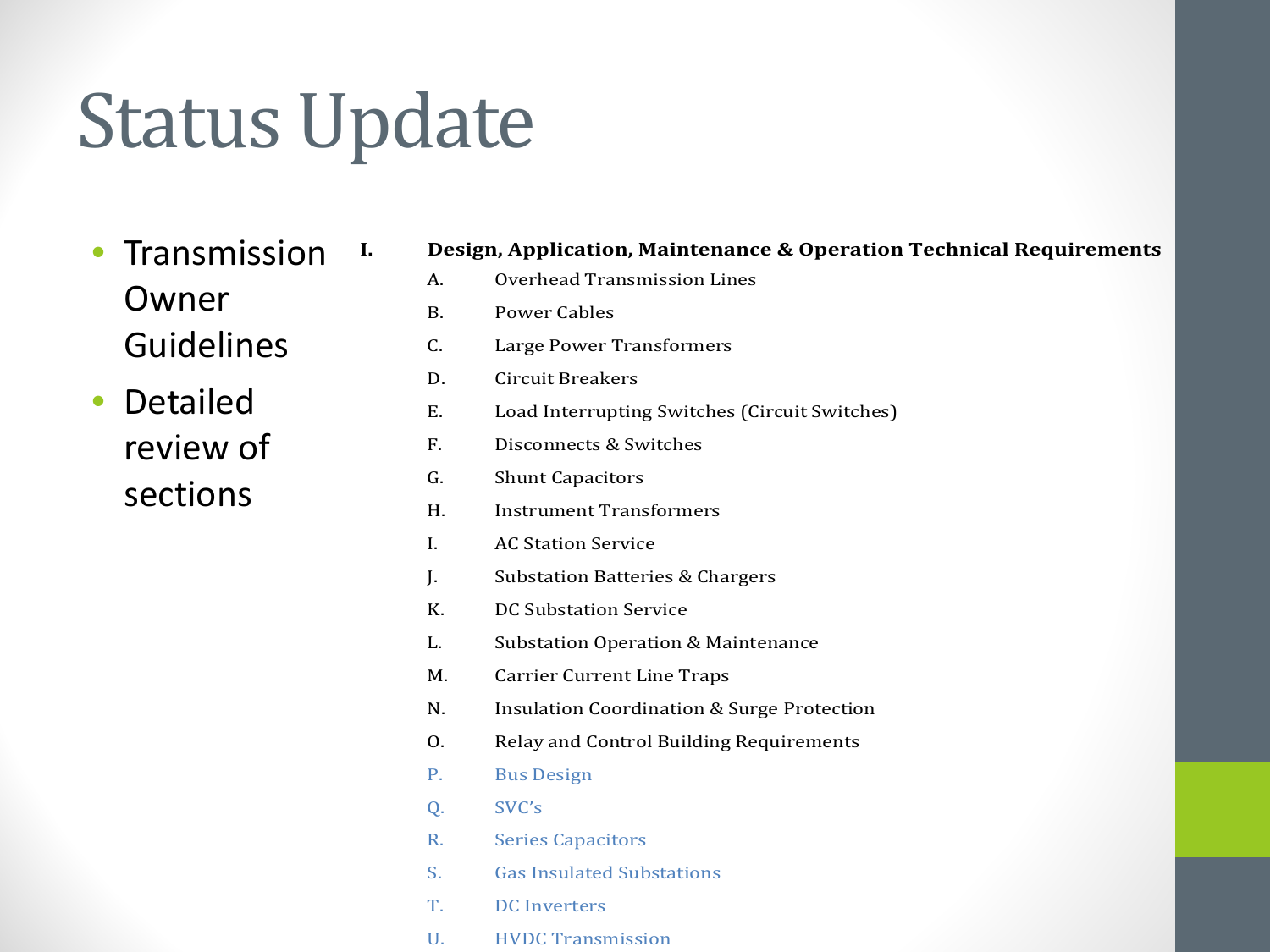- Key areas of focus
	- Different voltages 69kV, 138kV, etc.
	- Criteria based design
	- Functional layout
	- Future expansion
	- Minimum outages